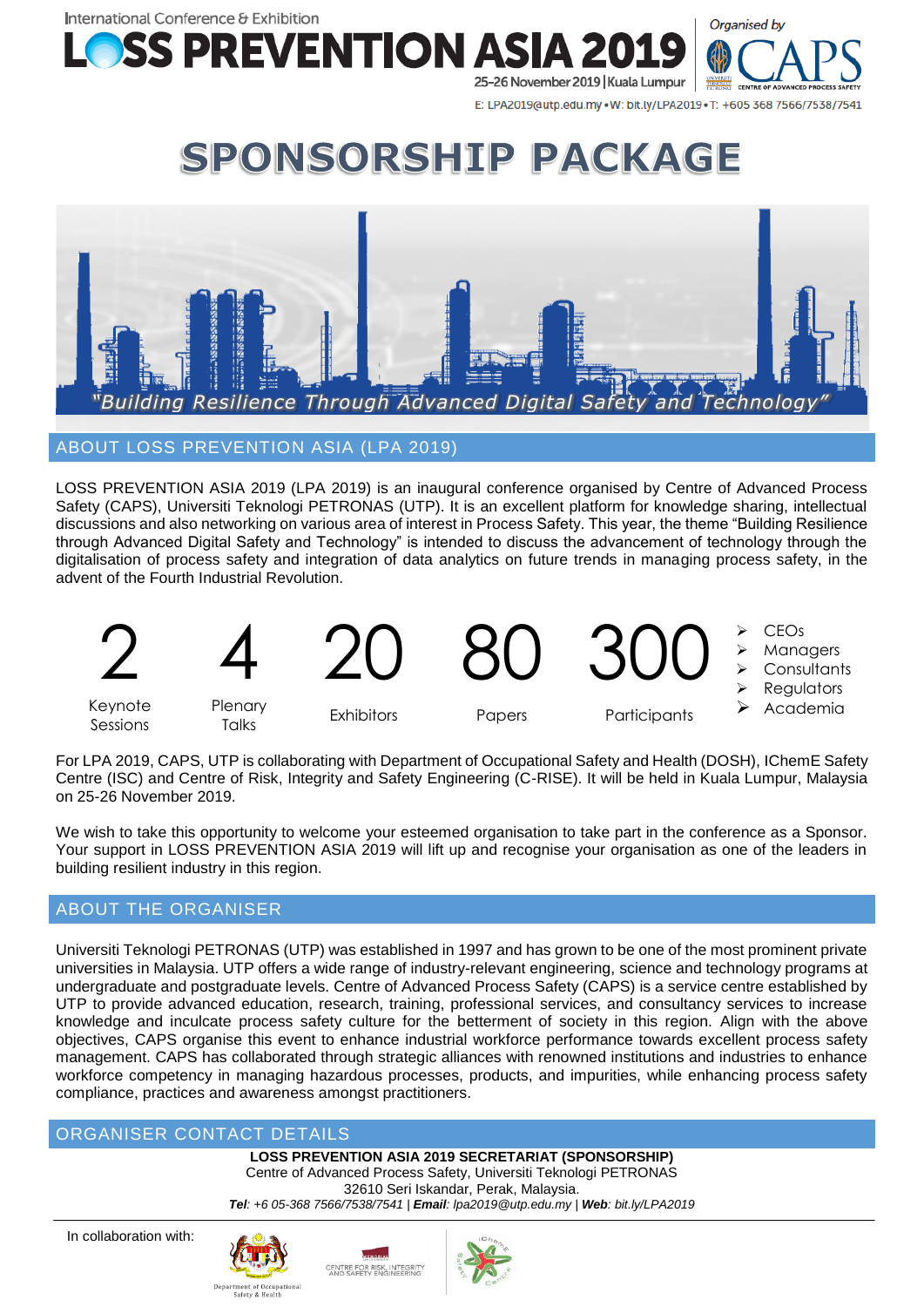International Conference & Exhibition **SS PREVENTION ASIA** 



E: LPA2019@utp.edu.my . W: bit.ly/LPA2019 . T: +605 368 7566/7538/7541

25-26 November 2019 | Kuala Lumpur

## **SPONSORSHIP PACKAGES**

| SOLDOUT<br><b>Platinum</b>                                                                | Gold                                                                                                                                | <b>Silver</b>                                                                     |
|-------------------------------------------------------------------------------------------|-------------------------------------------------------------------------------------------------------------------------------------|-----------------------------------------------------------------------------------|
| (1 slot)                                                                                  | $(5 \text{ slots})$                                                                                                                 | (10 slots)                                                                        |
| aghts to chair 1 conference session<br>and deliver 1 keynote session                      | Rights to chair 1 conference session                                                                                                | Half page feature advert inside                                                   |
| <b>Full page feature advert on the</b><br>outside rear cover of program book              | Full page feature advert inside<br>program book                                                                                     | program book                                                                      |
| Company logo recognition on program<br>book front cover, banner, and other<br>collaterals | Company logo recognition inside<br>program book & banner                                                                            | Company logo recognition inside<br>program book only                              |
| 20 complimentary passes to<br>conference                                                  | 10 complimentary passes to<br>conference<br><b>OR</b><br>8 complimentary passes to<br>conference and 1 industry paper<br>presenter. | 8 complimentary passes to<br>conference<br><b>OR</b><br>6 complimentary passes to |
| 6x6 bare space with two (2) tables,<br>four (4) chairs and two (2) display<br>boards      | 3x3 bare space with one (1) table,<br>two (2) chairs and one (1) display<br>board                                                   | conference and 1 industry paper<br>presenter.                                     |
| Participants mailing list                                                                 | Participants mailing list                                                                                                           | Participants mailing list                                                         |
| <b>INVESTMENT</b><br><b>RM 50,000</b>                                                     | <b>INVESTMENT</b><br><b>RM 30,000</b>                                                                                               | <b>INVESTMENT</b><br><b>RM 15,000</b>                                             |

## **EVENT-BASED SPONSORSHIPS**

| F&B - Lunch<br>(2 slots) *hot item*                                                    | <b>Exhibition</b><br>$(10$ slots)                                          | <b>Premium Ad Space</b><br>$(2$ slots)                          |
|----------------------------------------------------------------------------------------|----------------------------------------------------------------------------|-----------------------------------------------------------------|
| Company logo recognition on F&B<br>signage and inside program book                     | 3x3 bare space<br>with one (1) table, two (2) chairs and<br>standing panel | Full page feature advert on the inside<br>cover of program book |
| 1 complimentary pass to conference                                                     | 2 complimentary passes to<br>conference                                    |                                                                 |
| <b>INVESTMENT</b><br><b>RM 5,000 per slot</b><br><b>Exclusive RM 9,500 for 2 slots</b> | <b>INVESTMENT</b><br><b>RM 3,000</b>                                       | <b>INVESTMENT</b><br><b>RM 2,000</b>                            |
| $ESD = Coffon Drank$                                                                   | nt Lanyard & Tag<br>$\mathcal{N}$                                          | Kaynota Coccion                                                 |

| <b>F&amp;B-Coffee Break</b>                                                            | <b>at Lanyard &amp; Tag</b>           | <b>Keynote Session</b>               |
|----------------------------------------------------------------------------------------|---------------------------------------|--------------------------------------|
| (4 slots) *hot item*                                                                   | SOLDOU<br>(1 slot) *hot item*         | $(4$ slots)                          |
| Company logo recognition on F&B                                                        | company logo recognition on           | 5 minute slot for sponsorship        |
| stall and inside program book                                                          | program lanyard                       | before/after keynote speaker         |
| 1 complimentary pass to conference                                                     | 1 complimentary pass to conference    | complimentary pass to conference     |
| <b>INVESTMENT</b><br><b>RM 2,000 per slot</b><br><b>Exclusive RM 7,500 for 4 slots</b> | <b>INVESTMENT</b><br><b>RM 10,000</b> | <b>INVESTMENT</b><br><b>RM 7,000</b> |

*Sponsorships for lucky-draw are also available. Contact the sponsorship secretariat for more details*.

#### PAYMENT POLICY

- All payments must be received in full 30 days before the program start date.
- Payments should be made directly to the organiser by wire transfer, check, cash or credit card (see registration form for payment information details).

#### CANCELLATION POLICY

#### **Cancellation by Sponsor**

• There are no refunds or credits for sponsorship cancellations once payment has been received.

### **Cancellation or Postponement of Event by Organiser**

- The organiser may decide to cancel or postpone the event, in its sole discretion.
- If organiser postpones said event, sponsorship funds will be carried forward to the rescheduled event.

CENTRE FOR RISK, INTEGRITY

If the organiser cancels said event, a refund will be considered on a case-by-case basis depending on a number of factors including the sponsor-related expenses already incurred by the organiser and the already accrued visibility of the sponsorship.

In collaboration with: